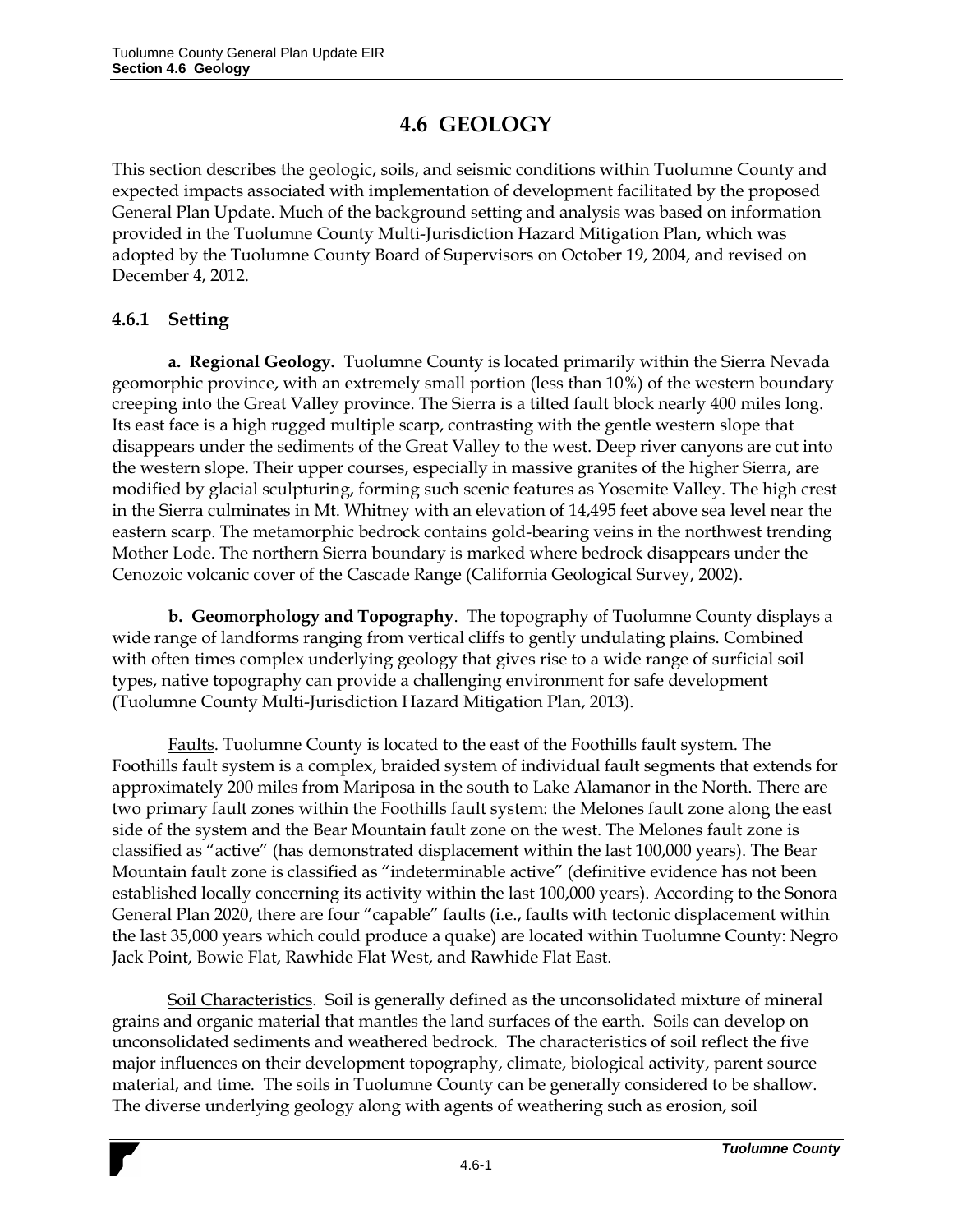chemistry, and cultural activities all play a part in the soil type. Clays exist both as a weathering product and as native sediments. Clays have the potential for expansion and contraction when they go through wet/dry cycles. Foundations based on clay soils have the potential for being affected by the associated changes in soil volumes over time. This phenomenon can be most directly observed by areas of roadway failure that are commonly evidenced by repeated patching over the years (although patching is often due not only to clay soils but also to the presence of inadequate drainage of the subbase beneath the pavement).

**c. Seismicity.** Geologic hazards in Tuolumne County are primarily associated with potential seismic activity along the Foothills fault zone and associated groundshaking. The Alquist-Priolo Earthquake Fault Zoning Act was passed in 1972 to mitigate the hazard of surface faulting to structures for human occupancy. The law requires the State Geologist to establish regulatory zones around the surface traces of active faults and to issue appropriate maps. The maps are distributed to all affected cities, counties and state agencies for their use in planning and controlling new or renewed construction. That list does not include Tuolumne County due to its location as being relatively distant from any known faults that meet the criteria of the mapping program, according to the Tuolumne County Multi-Jurisdictional Hazard Mitigation Plan. Tuolumne County lies within the portion of the State that has had no record of damaging shaking events since 1800.

Historically, earthquake activity in Tuolumne County is substantially below the California State average. In fact, it has one of the lowest earthquake risks in the State. However, it still remains 735% greater than the overall U.S. average (Tuolumne County Emergency Services Plan, 2012). The potential for ground shaking is discussed in terms of the percent probability of exceeding peak ground acceleration (% g) in the next 50 years. In Tuolumne County, the predicted peak acceleration for the entire developed portion of the County does not exceed 20% of gravity, which puts the County in the lowest potential for the entire State.

A total of 4 historical earthquake events with recorded magnitudes of 3.5 or greater occurred in or near Tuolumne County this past century. These earthquakes did not cause substantial damage due to their occurrence in mountainous and remote areas generally devoid of development or human presence. Tuolumne County's earthquake history is shown in Table 4.6- 1 below:

| Date            | Location                                                               | <b>Magnitude</b> | Depth<br>(km) | Latitude | Longitude |
|-----------------|------------------------------------------------------------------------|------------------|---------------|----------|-----------|
| June 25, 1933   | Eastern Mono County, near<br>Tuolumne/Mono County line                 | 6.1              | N/A           | 38.08    | $-119.33$ |
| August 9, 1983  | Southeast Tuolumne<br>County, near<br>Tuolumne/Mariposa County<br>line | 4                | 2             | 37.9     | $-119.49$ |
| August 10, 1975 | Southern Mariposa County                                               |                  | N/A           | 37.37    | $-119.99$ |
| June 10, 1965   | Eastern Mono County, near<br>Tuolumne/Mono County line                 | 3.5              | N/A           | 38.2     | $-119.5$  |

**Table 4.6-1 Tuolumne County Earthquake History 1930-2011**

*Source – Tuolumne County Emergency Services Plan, June 2012*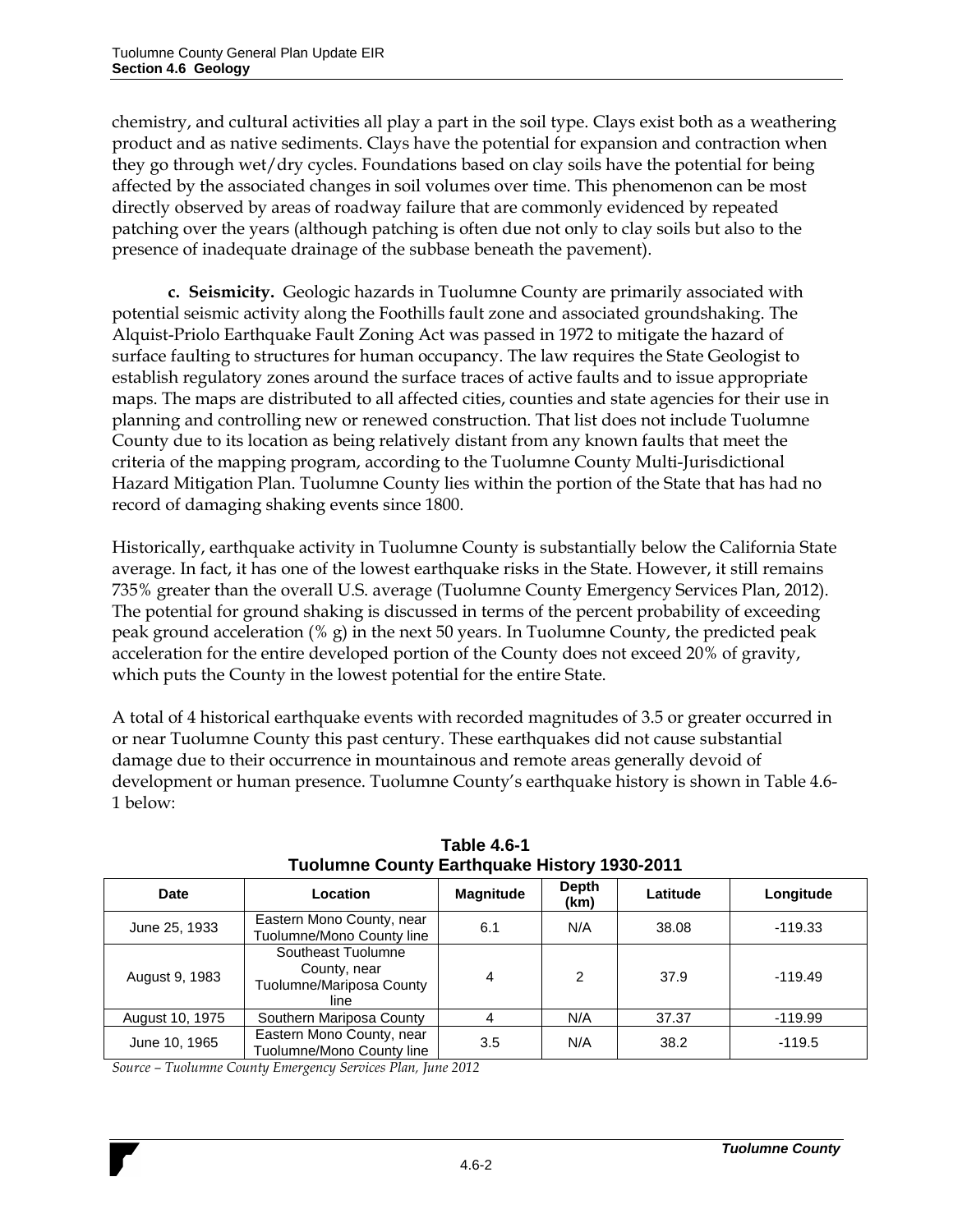**d. Subsidence and Liquefaction**. Subsidence as a result of previous underground mining activity could prove to be consequential in portions of Tuolumne County where significant underground mining activity has occurred. Most of the underground mining happened in the areas of the County that overlie the Mother Lode gold veins, or in "pocket" mine areas of isolated gold ore that are found to the east of the Mother Lode. Fortunately, most of the mined areas have not been substantially developed. So if subsidence occurs then the losses should be minimized to a few structures. However, portions of the City of Sonora are underlain by mine workings, and the threat could be more substantial for Sonora (Hazard Mitigation Plan).

Without a historical record of substantial failures or damage associated with subsidence, an approach to attempt to quantify the hazard has not been identified. Therefore, the annualized losses for sinkhole hazards are considered to be negligible, and the annualized losses for subsidence are unknown. It is known that the potential for subsidence is very limited geographically (Tuolumne County Multi-Jurisdictional Hazard Mitigation Plan, 2013).

Liquefaction is the process by which saturated, unconsolidated soil or sand is converted into a quicksand like suspension during an earthquake. Even well-constructed buildings may "sink" during a major earthquake if foundations are built on areas susceptible to liquefaction (alluvial soils and high water content) (Tuolumne County Emergency Services Plan). Since liquefaction most likely would occur during or following an earthquake and severe earthquake risk is deemed to be low in the county, the risk and danger of liquefaction and subsidence occurring within the County is also considered to be minimal.

**e. Landslides**. Landslides may be triggered by both natural and human induced changes in the environment resulting in slope instability. Precipitation, topography, and geology affect landslides and debris flows. Human activities, such as mining, road construction, and changes to surface drainage areas, also affect the landslide potential. Landslides often accompany other natural hazard events, such as floods, wildfires, or earthquakes. They can also occur slowly or very suddenly and damage and destroy structures, roads, utilities, and forested areas and cause injuries and death.

In general, the greater the existing slope, the greater the overall threat of landslide. Downslope development on relatively flat land at the base of steep cliffs should occur only after the potential for rockfall is evaluated. The steep cliffs, for example as found along the edge of Table Mountain in Tuolumne County (but not limited to Table Mountain) have the potential for depositing landslide debris over a large area which may exceed, in a horizontal plane measured from the foot of the cliff face, several times the height of the cliff. Surface mapping of rock exposures along with observation of conditions in the local area of a project will assist in the determination of site specific areas subject to rockfall damage (Tuolumne County Multi-Jurisdictional Hazard Mitigation Plan, 2013).

According to Figure II-12 of the Tuolumne County Multi-Jurisdictional Hazard Mitigation Plan, the landslide hazard risk in Tuolumne County is generally low, while moderate in some areas. The diverse geology of western Tuolumne County includes areas underlain by serpentine. This generic rock type is particularly prone to slope failure as evidenced by native slope failures and failure of man-made slopes such as those experienced on the roadways in the vicinity of Don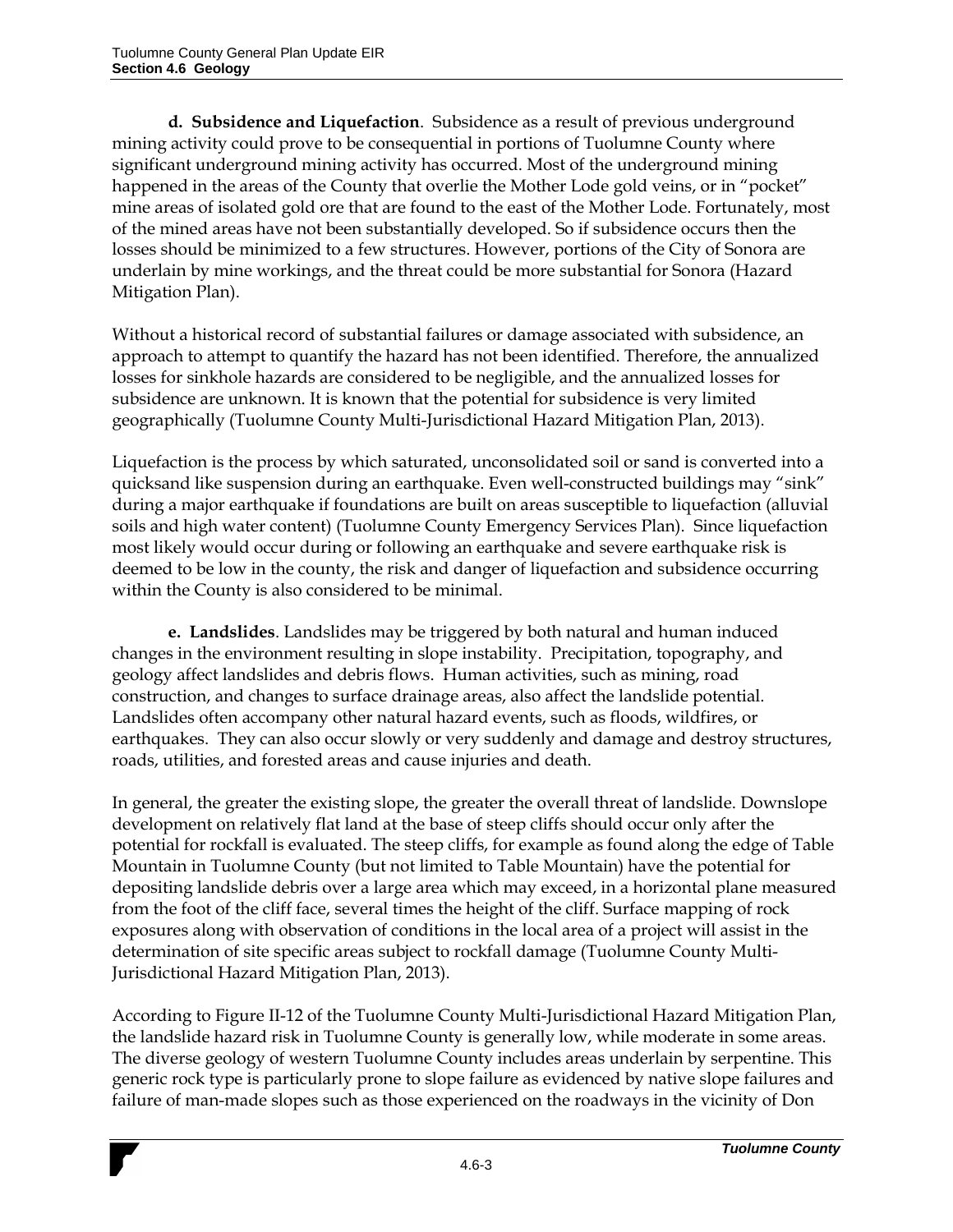Pedro Reservoir. Slope failure of the steep slopes on Table Mountain have littered the adjacent slopes with boulders and other debris. In places, the layering of relatively soft volcanic mudflows beneath more dense volcanic rocks has resulted in erosion removing portions of the softer materials with the overlying harder volcanic rock exposed.

The above discussion concerning areas with potential landslide hazard is limited to certain areas near cliff-like structures or on very steep slopes, none of which are often subject to development. There have been reported incidents of landslides and general slope failure in isolated portions of the County, but this is a very uncommon occurrence with no defined history of significant damages. Although the above discussion shows that portions of the privately-owned and potentially developable land of Tuolumne County can include areas where landslides could occur, it is not common to most areas. Overall, the hazard is much less than can be expected to occur in much of the more densely developed portions of the State, where the geologic conditions are much more prone to landslide and general instability.

**g. Soil Erosion and Topsoil.** Erosion is a natural process where soil is removed by water, wind or gravity from one location to another. The process of removal and deposition changes the topography toward a condition of equilibrium. It is a natural process that when aided by man can result in undesirable consequences. Grading activities remove the natural vegetative cover that protects the soil from erosion agents.

The potential for erosion of soils increases as a function of the steepness of the slope. The areas in excess of 30% slope steepness should be considered as having a high potential for erosion. The vast majority of development in Tuolumne County is not in proximity to cliff-like areas such as Table Mountain, nor has it often occurred on steep slopes in excess of 30%. Erosion problems are generally limited to restricted areas where grading has oversteepened slopes, or deposited fill in areas where it has not stabilized, or where improper grading practices have not included provisions to seed or otherwise protect fresh slopes from eroding. There have also been other examples of burned areas being eroded prior to establishment of vegetation to protect the slopes from degrading. Otherwise, compared to many areas of the State such as the coastal mountains, erosion has proven to be a modest hazard in Tuolumne County.

**g. Volcanoes.** The volcano hazard of Tuolumne County is presented by the relative proximity to the Long Valley Caldera and Mono-Inyo Craters Volcanic Field. This Long Valley area is located on the east side of the crest of the Sierra Nevada, east of the most extreme southeastern portion of the County.

Tephra, or ash falling from the sky after volcanic events, can cause impacts ranging from inconvenience to equipment failure and large-scale property and agricultural losses, depending on the amount of ash being deposited and the duration of the event. The movement of ash is subject to the normal jet stream effects of air masses moving in general from west to east. This reduces the risk of a significant ash event from affecting Tuolumne County.

**h. Regulatory Setting.** The County's Safety Element, the Tuolumne County Multi-Jurisdiction Hazard Mitigation Plan (LHMP), the California Building Code (CBC), and the California Residential Code (CRC) include measures to protect lives, health, property and public welfare. The County's Safety Element is intended to relate County land use policies to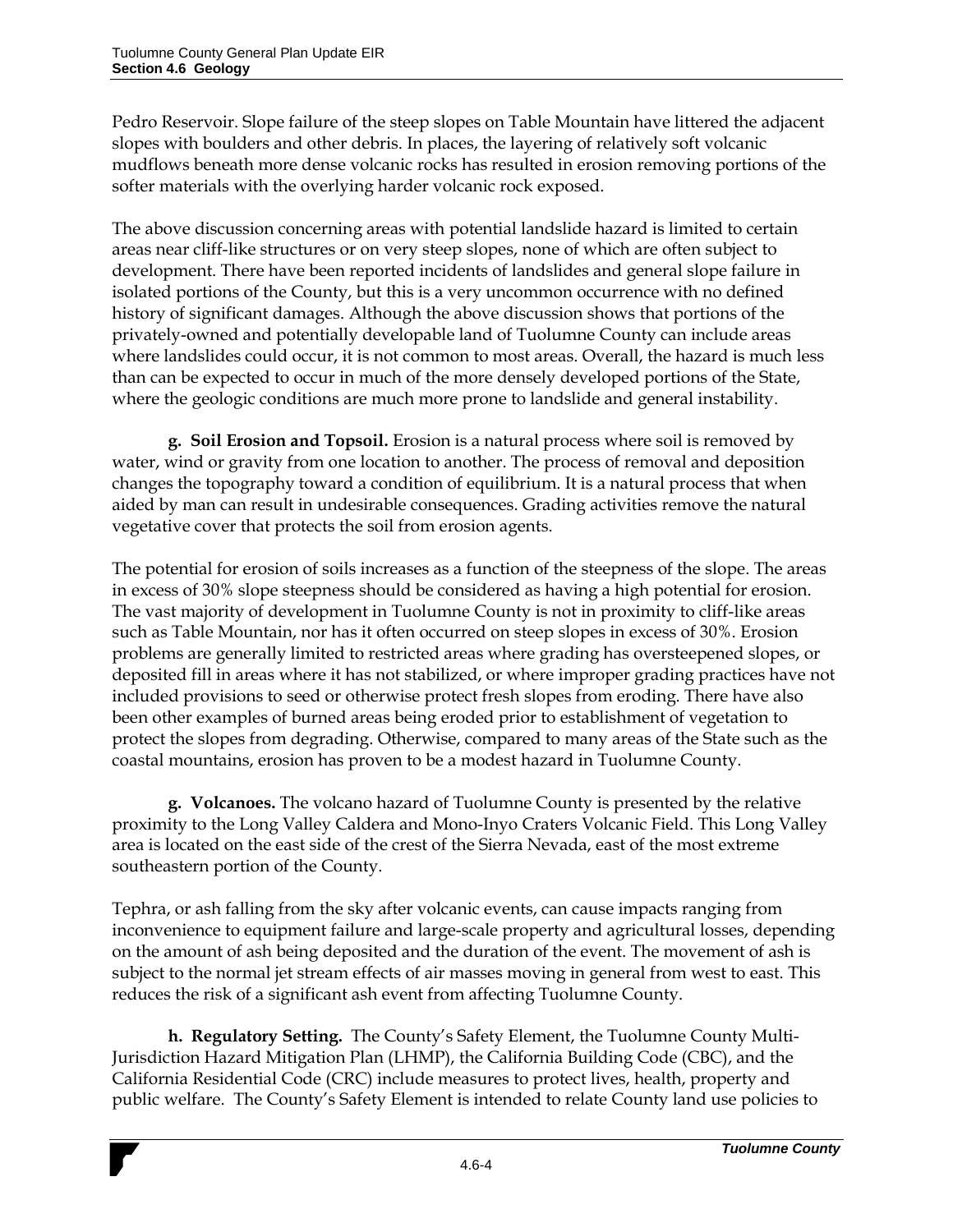local safety planning and contains policies for determining acceptable levels of public risk imposed by these land uses, as well as policies for mitigating the effects of natural or manmade catastrophes. The Element incorporates the LHMP and implements the policy recommendations for the County's area of responsibility as guiding policies in dealing with natural disasters.

On December 4, 2012, the Board of Supervisors adopted the 2013 Tuolumne County Multi-Jurisdictional Hazard Mitigation Plan pursuant to Resolution 74a-12. The Federal Emergency Management Agency (FEMA) approved the LHMP on September 3, 2013. The LHMP recommends specific actions to combat or accommodate the forces of nature and protect the County's residents from hazard losses associated with earthquakes, flooding, landslides and sinkholes, volcanoes, wildfire, extreme weather and hazardous materials.

The CBC is the regulatory environment for design and construction of building codes and standards covering state and federal land use and environmental regulations which are developed specifically for the purpose of regulating the life safety, health, and welfare of the public. The CRC is a parallel set of requirements that applies to detached single-family and multiple-family dwellings (townhouses) not more than three stories above grade plane in height. All other buildings and structures are subject to the CBC.

## **4.6.2 Impact Analysis**

**a. Methodology and Significance Thresholds**. The General Plan Update would result in potentially significant impacts if development facilitated by the General Plan would result in any of the following conditions, which are based upon the environmental checklist in Appendix G of the CEQA Guidelines:

- *1. Expose people or structures to potential substantial adverse effects, including the risk of loss, injury, or death involving:*
	- *Rupture of a known earthquake fault, as delineated on the most recent Alquist-Priolo Earthquake Fault Zoning Map issued by the State Geologist for the area or based on other substantial evidence of a known fault*
	- *Strong seismic groundshaking*
	- *Seismic-related ground failure, including liquefaction*
	- *Landslides*
- *2. Result in substantial soil erosion or the loss of topsoil*
- *3. Be located on a geologic unit or soil that is unstable, or that would become unstable as a result of the project, and potentially result in on- or off-site landslide, lateral spreading, subsidence, liquefaction or collapse*
- *4. Be located on expansive soil, as defined in Table 18-1-A of the California Building Code (1994), creating substantial risks to life or property*
- *5. Have soils incapable of adequately supporting the use of septic tanks or alternative waste water disposal systems where sewers are not available for the disposal of wastewater*

Geology impacts 1-4 of Appendix G of the CEQA Guidelines are analyzed and discussed below. Specific impacts related to soils incapable of adequately supporting septic tanks and alternative waste water disposal systems are discussed in Section 4.17, Less than Significant Environmental Factors. Chapter 13.08 of the Tuolumne County Ordinance Code describes requirements for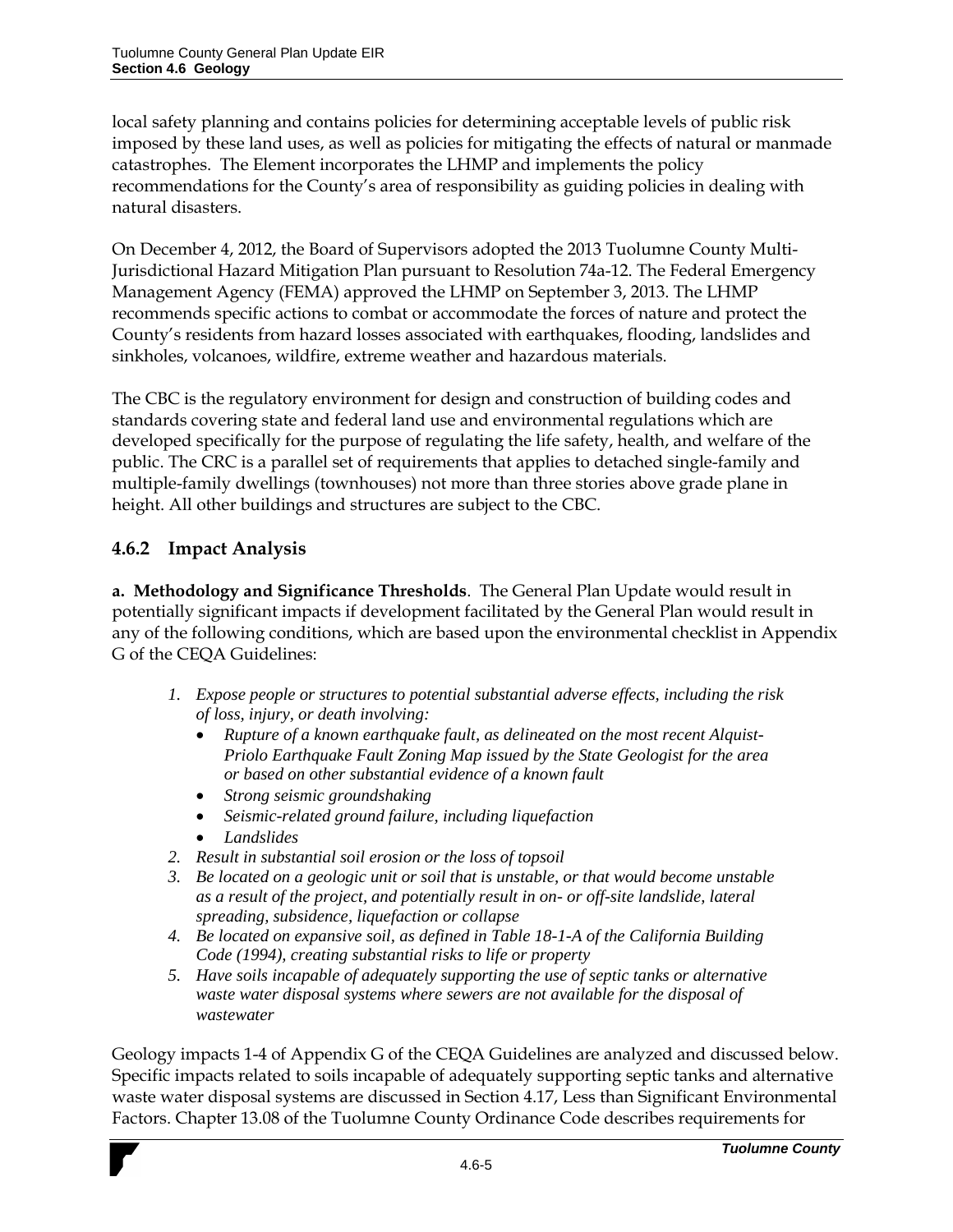septic tanks that would ensure soil conditions would adequately support such facilities. Therefore, impacts with respect to this issue would be less than significant and this issue is therefore not discussed further in this section.

- **b. Project and Cumulative Impacts.**
- **Impact GEO-1 The General Plan Update would result in development subject to future seismic events that could produce ground shaking, fault rupture, and ground failure within Tuolumne County that could damage structures and/or create adverse health and safety effects. However, with implementation of draft General Plan policies and required building codes, impacts would be Class III,** *less than significant***.**

In populated areas, the greatest potential for loss of life and property damage from a powerful earthquake can be a direct result of ground shaking. The degree of damage depends on many interrelated factors, including magnitude, focal depth, distance from fault, duration of shaking, type of surface, ground water depth, topography, and quality of buildings. As a result of the General Plan Update, a mixture of new residential, retail, entertainment, office and commercial uses would be encouraged to be developed near urbanized areas with existing public infrastructure and services. No new development would occur within or near fault lines known to be significantly hazardous. Furthermore, since new structures are required to be designed and built to withstand probable shaking without collapse, the greatest existing danger relating to geological events is the continued use of older structures incapable of withstanding earthquake forces. Wood frame structures of two stories or less constructed prior to 1948 can be considered safe, while buildings constructed prior to 1948 of other materials should be considered suspect. In all cases, unreinforced masonry structures should be considered unsafe.

Damage and injury resulting from geologic hazards can be reduced to acceptable levels through zoning and building permit review procedures and construction standards. New construction conforming to the standards of the California Building Code (CBC) or California Residential Code (CRC)would provide adequate protection from seismic events. Dams, schools, and hospitals are more stringently regulated by state and federal agencies for protection against such hazards. As discussed in Section 4.9, *Hydrology and Water Quality*, the O'Shaughnessy Dam is the only dam in the County which, if breached, might cause flooding of significance to local inhabited areas within the General Plan area.

New development within the County would conform to the CBC as required by law. Although nothing can ensure that structures do not fail under seismic stress, proper engineering, including compliance with the CBC, can minimize the risk to life and property, resulting in a less than significant impact to new development from groundshaking. Furthermore, the General Plan Safety Element would include policies intended to minimize the risks associated with groundshaking, fault rupture, and ground failure by identifying areas subject to these hazards or risks and directing development away from areas identified:

*Policy 6.A.1 Reduce exposure to risk in hazardous areas, and enable recreational and agricultural opportunities to be maintained or provided by designating*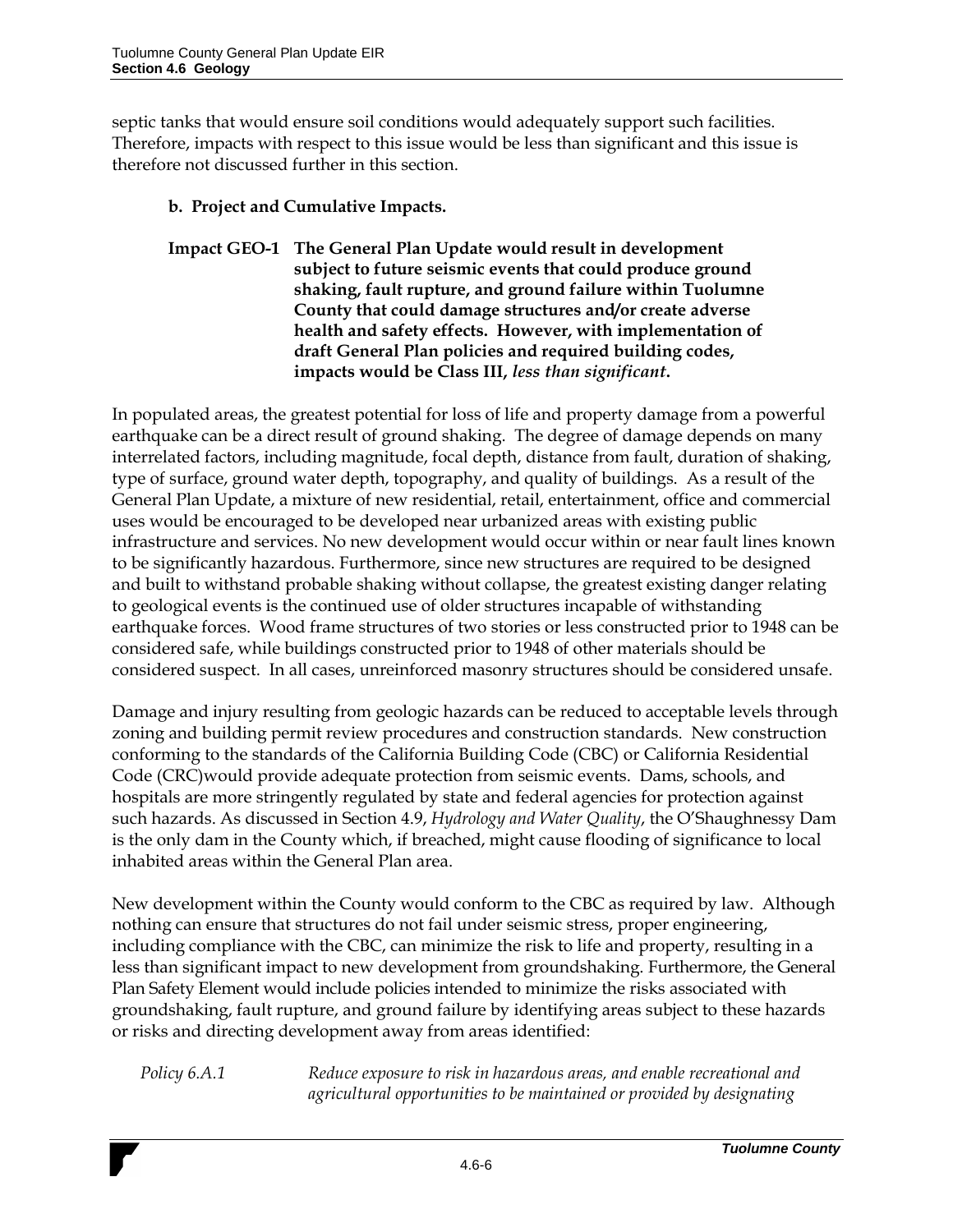|                | hazardous areas, such as areas immediate to capable faults, as open space,<br>agricultural, or recreational.                                                                                                                                                                                                                                                                                                             |
|----------------|--------------------------------------------------------------------------------------------------------------------------------------------------------------------------------------------------------------------------------------------------------------------------------------------------------------------------------------------------------------------------------------------------------------------------|
| Policy 6.B.1   | Apply zoning and other land use controls to regulate, and in some instances<br>prohibit development in known hazardous areas capable of seismic activity.                                                                                                                                                                                                                                                                |
| Policy 6.B.2   | Limit the extent of development in seismically hazardous areas in such a way<br>as to be commensurate both with the degree of hazard involved and with the<br>public costs which would be incurred if emergency or remedial actions<br>became necessary.                                                                                                                                                                 |
| Implementation |                                                                                                                                                                                                                                                                                                                                                                                                                          |
| Program 6.A.a  | Designate areas within 100 feet of capable faults as Open Space (O),<br>Agricultural (AG) or Parks and Recreation (R/P) on the General Plan land<br>use maps, and zone these areas for open space preservation, agriculture or<br>recreation. For lands owned by a public agency, such as the Bureau of Land<br>Management, the designation of Public (P) is also compatible within 100 feet<br>of a capable fault area. |

Adherence to CBC, CRC and General Plan policies and programs would ensure that new development under the draft General Plan Update would be able to withstand seismic activity and be sited away from known seismically hazardous areas or active fault lines. With adherence and compliance to the CBC and with implementation of the policies from the General Plan, impacts related to groundshaking, ground failure, and fault rupture would be reduced to a less than significant level.

Mitigation Measures. No additional mitigation measures are required beyond compliance with applicable proposed General Plan policies and provisions of the CBC.

Significance After Mitigation. Impacts would be less than significant with implementation of the CBC requirements and polices contained in the Safety Element.

**Impact GEO-2 Future seismic events could result in liquefaction of soils in portions of the County. Development in these areas facilitated by the General Plan Update could be subject to liquefaction and subsidence. However, the risk and danger of liquefaction and subsidence occurring within the County is considered to be minimal. With implementation of proposed General Plan policies, impacts would be Class III,** *less than significant***.**

As discussed above, hazard maps for Tuolumne County are not available from the State Geologist due to a low anticipation of earthquake risk in the county. Since liquefaction would most likely occur during or following an earthquake and severe earthquake risk is deemed to be low in the county, the risk and danger of liquefaction occurring within the County is also considered to be minimal. Subsidence potential is also known to be minimal throughout Tuolumne County and most likely to occur in areas where significant underground mining activity has occurred. As a result of the General Plan Update, a mixture of new residential, retail, entertainment, office and commercial uses would be encouraged to be developed near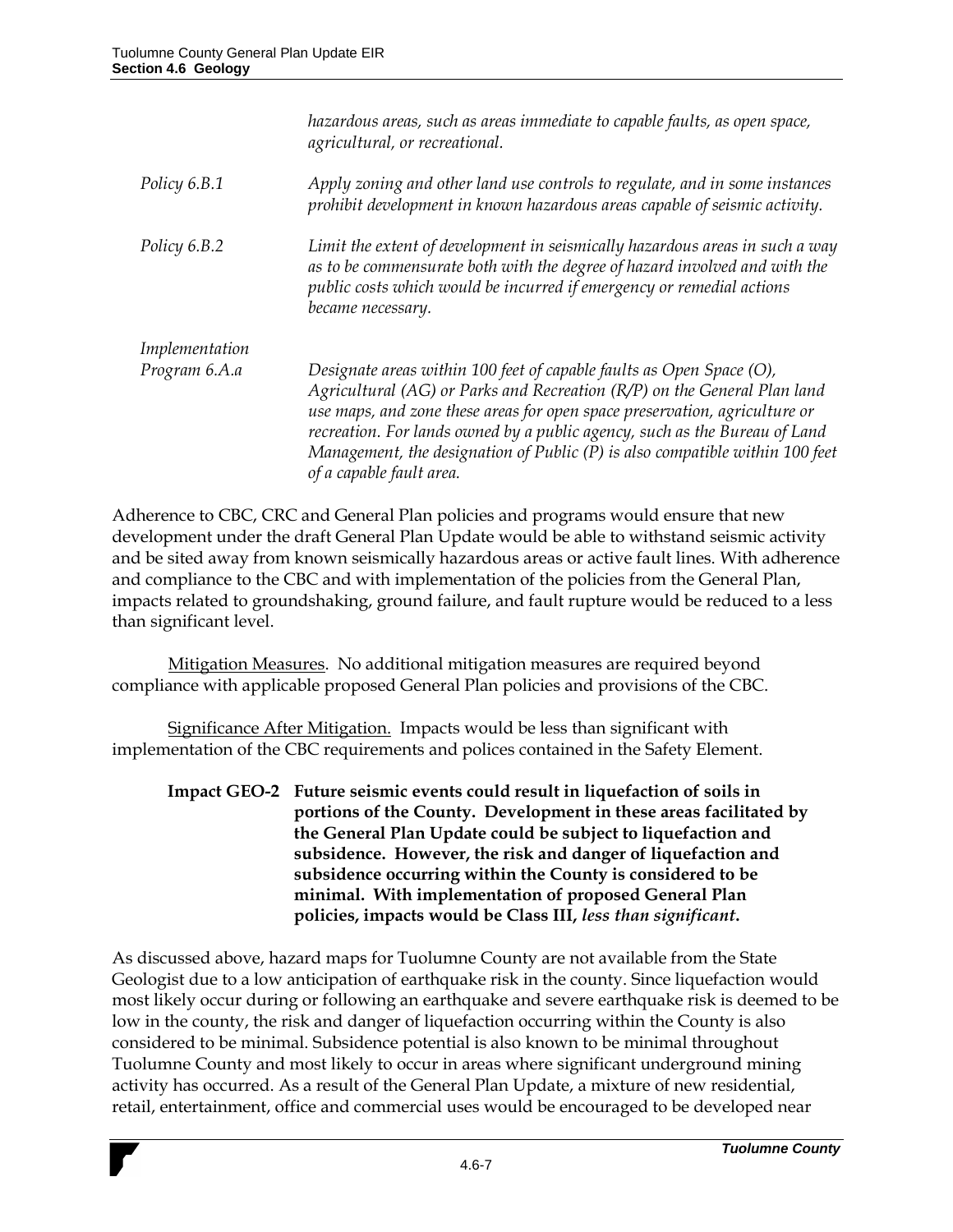urbanized areas with existing public infrastructure and services. No new development would occur within or near areas subject to high risk of liquefaction or subsidence. Furthermore, the proposed General Plan Safety Element includes policies intended to minimize the risks associated with liquefaction and subsidence by identifying areas subject to seismic or geologic hazard risk or activity and directing development away from areas identified.

| Policy 6.B.1   | Apply zoning and other land use controls to regulate, and in some instances<br>prohibit development in known hazardous areas capable of seismic activity.                                                                                                |
|----------------|----------------------------------------------------------------------------------------------------------------------------------------------------------------------------------------------------------------------------------------------------------|
| Policy 6.B.2   | Limit the extent of development in seismically hazardous areas in such a way<br>as to be commensurate both with the degree of hazard involved and with the<br>public costs which would be incurred if emergency or remedial actions<br>became necessary. |
| Implementation |                                                                                                                                                                                                                                                          |
| Program 6.B.d  | Establish a program for geologic, seismic, and geotechnical engineering<br>reports required for proposed developments to be reviewed by a technically<br>qualified consultant                                                                            |

Adherence to General Plan policies would ensure that new developments would be sited away from areas subject to high liquefaction or subsidence risk, and that any liquefaction or subsidence risks would be identified by required geologic, seismic, and geotechnical engineering reports. With adherence to the policies contained in the General Plan's Safety Element, impacts related to liquefaction and subsidence would be less than significant.

**Mitigation Measures.** Compliance with applicable policies of the Safety Element would ensure that impacts would be less than significant.

Significance After Mitigation. Impacts would be less than significant with implementation of the policies contained in the Safety Element.

**Impact GEO-3 The General Plan Update would result in development subject to landslide hazard and risk. Landslides have the potential to damage and destroy structures, roadways and other improvements as well as to deflect and block drainage channels, causing further damage and erosion. However, with implementation of proposed General Plan policies, impacts would be Class III,** *less than significant***.**

Tuolumne County has very "Low" to "Moderate" risk for landslides. Landslide areas are generally located in remote uninhabited sections of southwest Tuolumne County. The areas potentially susceptible to landslides within Tuolumne County are nearly all defined as having "Low" (less than 1.5 percent of area involved) and "Moderate" potential (1.5 to 15 percent of area involved) for landslide incident. As a result of the General Plan Update, a mixture of new residential, retail, entertainment, office and commercial uses would be encouraged to be developed near urbanized areas with existing public infrastructure and services. According to Figure II-12 of the Tuolumne County Multi-Jurisdiction Hazard Mitigation Plan (2013), all of Tuolumne County has a "Low" risk for landslides except for the area east of Columbia, which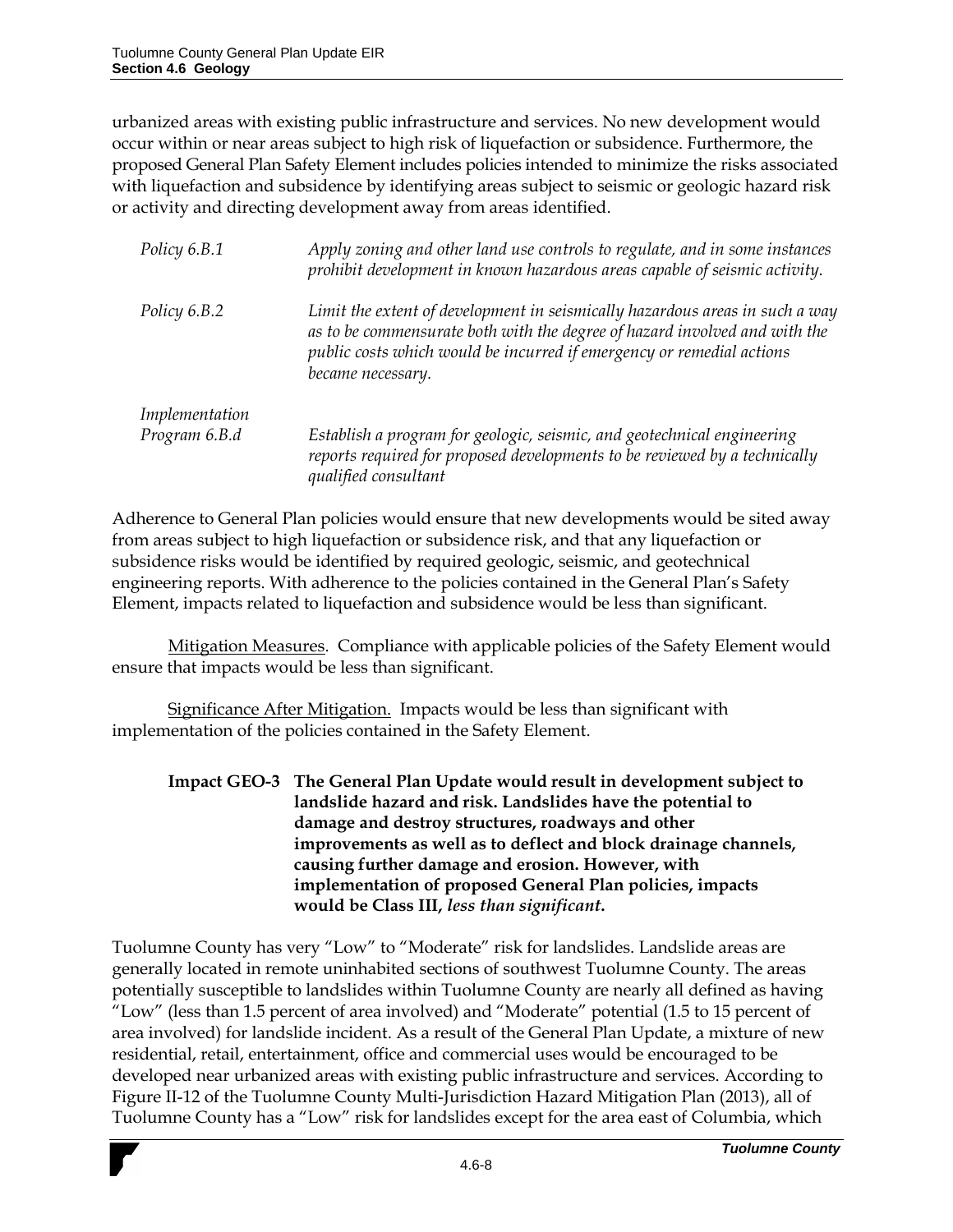has a "Moderate" risk. Development as a result of the General Plan Update would occur within areas of "Low" risk. Therefore, development as a result of the General Plan Update would not generally occur near any area susceptible to landslide risk since development would not generally occur in remote, uninhabited areas.

Slope instability may result in landslides, mudslides, or debris flows that can cause substantial damage and disruption to buildings and infrastructure. Impacts from these types of soil hazards are generally reduced to less than significant levels by the standard development review process. The following policies of the draft General Plan Safety Element would address landslide hazard and risk prior to construction and development:

| Goal 6.E            | Monitor development to see that construction in landslide or unstable slope<br>areas is accomplished safely, and that development does not create unsafe<br>slopes.                                                                                   |
|---------------------|-------------------------------------------------------------------------------------------------------------------------------------------------------------------------------------------------------------------------------------------------------|
| <i>Policy 6.E.1</i> | Prior to urban development in landslide or unstable slope areas, require<br>engineering studies to be undertaken in order to determine the extent of the<br>slope instability and require appropriate measures to be undertaken to<br>promote safety. |
| <i>Policy 6.E.2</i> | Confirm that the stability of any slope, which can be altered by grading<br>operations and improper drainage conditions, is not adversely affected<br>during grading and construction activities.                                                     |

Adherence to General Plan policies would ensure that prior to and during construction of new development under the General Plan Update, potential for creating unsafe or unstable slopes would be sufficiently identified and avoided via required engineering studies, and appropriate measures would be undertaken when necessary. With adherence to the policies contained in the General Plan's Safety Element, impacts related to landslides would be reduced to a less than significant level.

Mitigation Measures. Compliance with applicable policies of the draft General Plan Update's Safety Element would ensure that impacts would be less than significant.

Significance After Mitigation. Impacts would be less than significant with implementation of policies contained in the Safety Element.

**Impact GEO-4 The General Plan Update would potentially result in development on expansive soils. Expansive soil conditions could result in foundation and building distress problems and cracking of concrete slabs. However, implementation of draft General Plan Safety Element policies and applicable provisions of the Tuolumne County Ordinance Code would reduce impacts relating to soil expansion to a Class III,** *less than significant***, level.**

Development under the draft General Plan update has the potential to occur on expansive soils. Expansive soils exhibit clay like characteristics and swell when wetted and shrink when dried. Wetting can occur naturally in a number of ways, (e.g., absorption from the air, rainfall,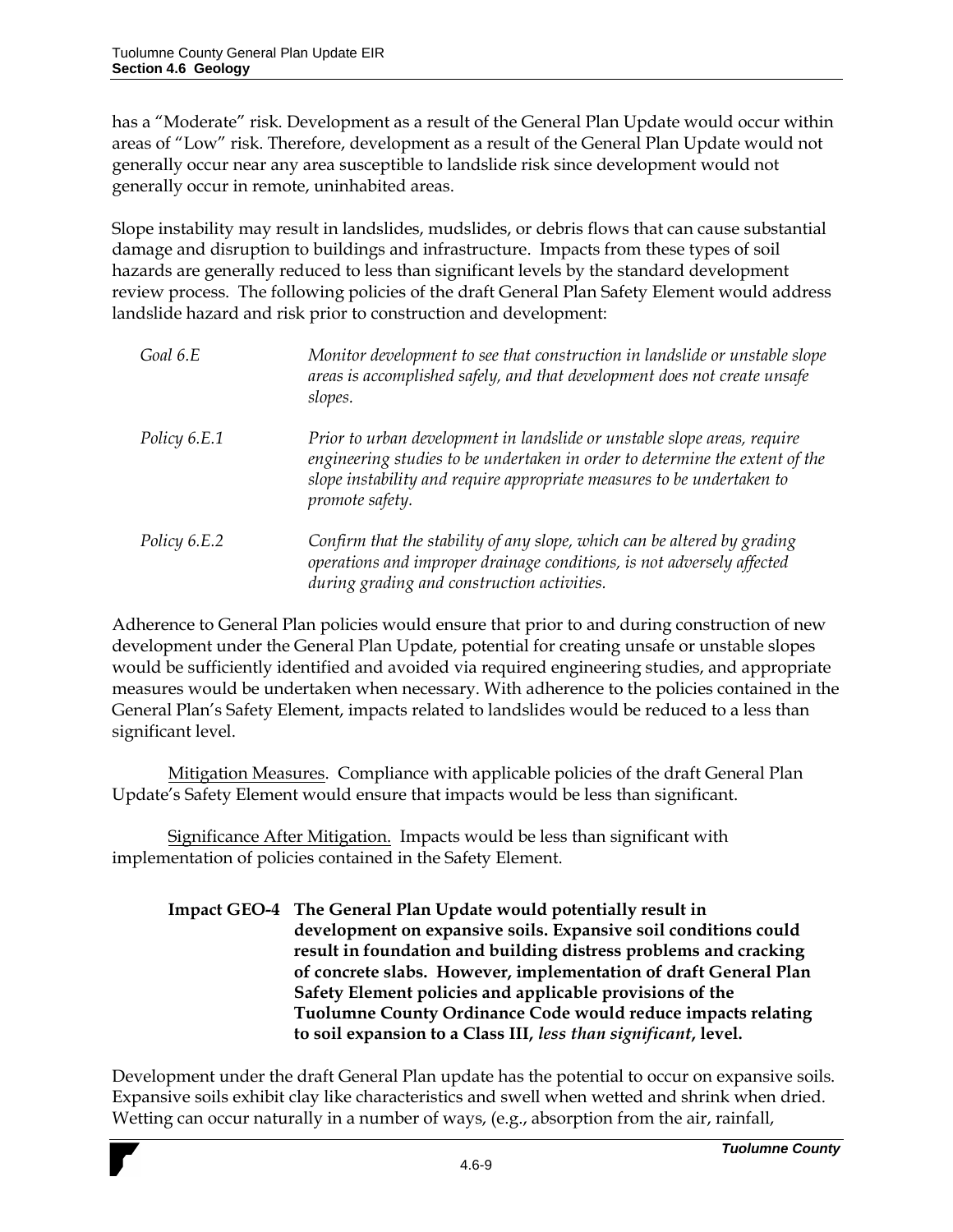groundwater fluctuations, lawn watering and broken water or sewer lines). In hillside areas, as expansive soils expand and contract, gradual downslope creep may occur, eventually causing landsliding. Clay soils also retain water and may act as lubricated slippage planes between other soil/rock strata, also producing landslides, often during earthquakes or by unusually moist conditions. The shrink-swell characteristics of soils can vary widely within short distances, depending on the relative amount and type of clay. Clay soils are present in Tuolumne County according to the Hazard Mitigation Plan, and have the potential for expansion and contraction when they go through wet/dry cycles. Expansive soils are also often prone to erosion. Foundations of structures placed on expansive soils may swell during the wet season and shrink during the succeeding dry season, potentially resulting in foundation damage.

The following Implementation Program under the draft General Plan Update Safety Element would ensure expansive or clay soils would be identified prior to construction of new developments:

*Implementation*

*Program 6.B.d Establish a program for geologic, seismic, and geotechnical engineering reports required for proposed developments to be reviewed by a technically qualified consultant under contract to the County of Tuolumne. These reports will be required as part of the application review process when a potential hazard exists, and funded by the developers paying for study of their respective projects.* 

In addition, new development under the General Plan Update may also be subject to a soil engineering report if required by the Community Resources Agency under Section 12.20.160 of the Tuolumne County Ordinance Code:

> *The soil engineering report required by Section 12.20.140 shall include data regarding the nature, distribution and strength of existing soils, conclusions and recommendations for grading procedures and design criteria for corrective measures, including buttress fills, when necessary, and opinions and recommendations covering adequacy of sites to be developed by the proposed grading. Where applicable in the opinion of the qualified professional, the report shall also include a description of the geology of the site, conclusions and recommendations regarding the effect of geologic conditions on the proposed development, and opinion in the adequacy for the use of the sites to be developed by the proposed grading, as affected by geologic factors. Recommendations included in the report and approved by the Department shall be incorporated in the grading or stockpiling plans or specifications.*

For developments subject to the CBC, Section 1808.6 of the CBC requires design features for foundations of buildings and structures in areas subject to expansive soils. For buildings and structures in areas with expansive soils and subject to the CRC, Section R403.1.7.2 also refers to Section 1808.6 of the CBC for foundation design requirements. Furthermore, under Section 66490 of the Subdivision Map Act, a preliminary soils report prepared by a civil engineer registered in California, and based upon adequate test borings, would be required for every subdivision for which a final map is required by such a division. If the preliminary soils report indicates the presence of critically expansive soils or other soil problems that would lead to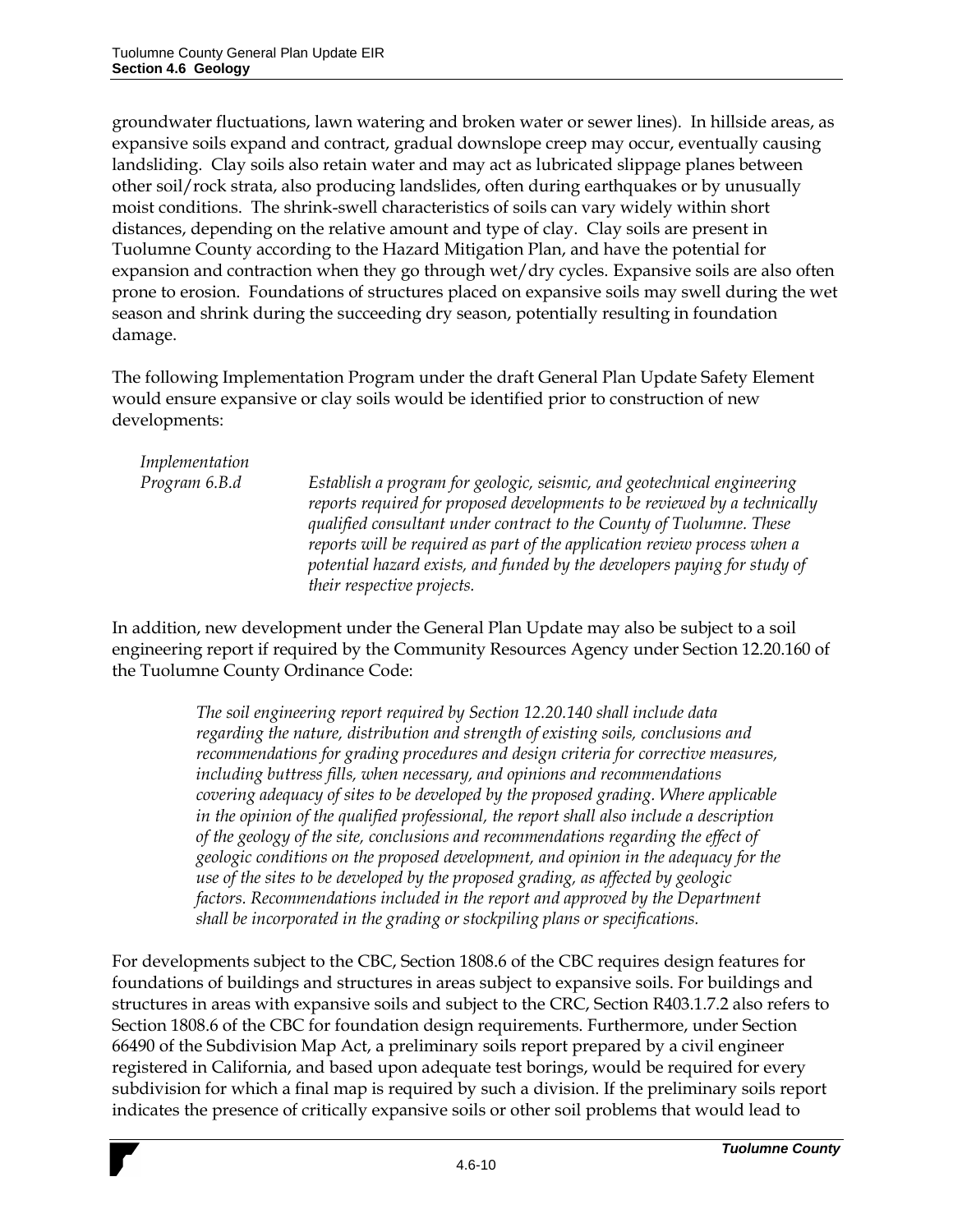structural defects, a soils investigation of each lot in the subdivision would be required (State of California, April 2008).

Typical measures to treat expansive soils involve removal, proper fill selection, and compaction. Expansion would not be a substantial constraint to development of individual sites provided that adequate soil and foundation studies are performed prior to construction and that recommendations in any soil engineering reports made by a qualified professional are followed.

With adherence to Implementation Program 6.B.d contained in the General Plan's Safety Element, Section 12.20.160 in the Tuolumne County Ordinance Code and other State regulations, impacts related to expansive soils would be reduced to a less than significant level.

Mitigation Measures. Compliance with the Tuolumne County Ordinance Code and applicable policies of the Safety Element would ensure that impacts would be less than significant.

Significance After Mitigation. Impacts would be less than significant with implementation of the CBC requirements and polices contained in the Safety Element.

## **Impact GEO-5 The General Plan Update would result in development that would require grading, which would potentially contribute to unstable slopes and therefore cause soil erosion. However, compliance with applicable policies of the proposed Safety Element and applicable codes of the Tuolumne County Ordinance Code would ensure that impacts would be Class III,** *less than significant***.**

As discussed above, the vast majority of development in Tuolumne County is generally not in proximity to cliff-like areas or on steep slopes in excess of 30%. Erosion problems are generally limited to restricted areas where grading has oversteepened slopes, or deposited fill in areas where it has not stabilized, or where improper grading practices have not included provisions to seed or otherwise protect fresh slopes from eroding. Due to areas of particularly steep gradient that occur within Tuolumne County, it is expected that erosion will continue over time to reduce the slopes to lower and lower elevations. However, this normal function is slow and incremental as to be imperceptible. This can change if the erosion functions are accelerated by events, predominantly human activities related to development and grading.

In general, erosion impacts from grading and development are typically on a very small scale and present no quantifiable vulnerability to the community. The overall potential of erosion as a hazard to the County is either negligible or undefined (Tuolumne County Multi-Jurisdiction Hazard Mitigation Plan 2013). The areas delineated on the Tuolumne County General Plan Geotechnical Maps as being in excess of 30% should be considered as having a high potential for erosion. Grading, either by natural agents such as erosion or the activities of man, has the potential for creating unstable slopes. Erosion control can be accomplished on critical slopes being affected by natural agents. Grading, concurrent testing in conformance with the Tuolumne County Ordinance Code, and oversight by the project engineer would ensure that a project would avoid future problems with stability or erosion. Furthermore, the draft General